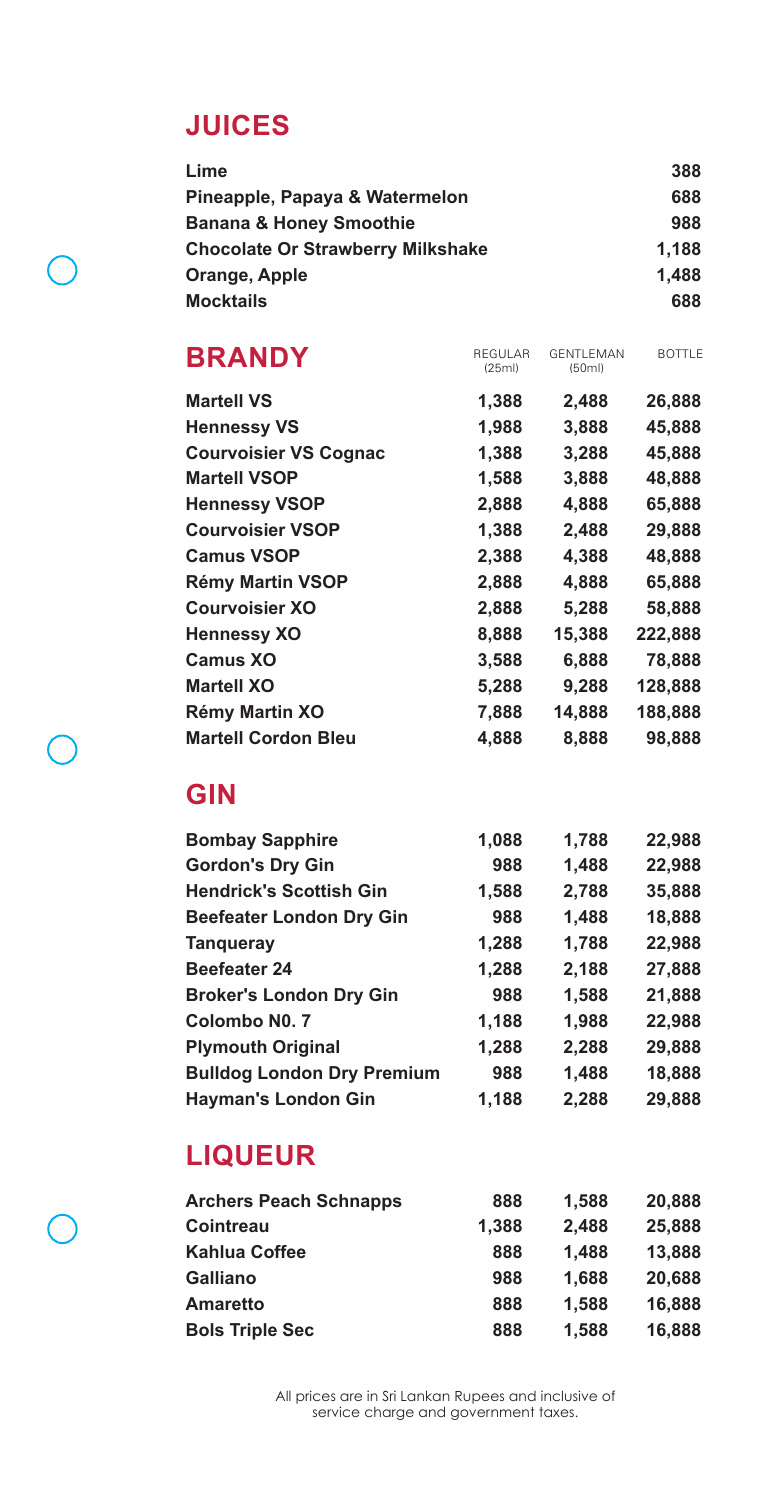| <b>LIQUEUR</b>                 | REGULAR<br>(25ml) | GENTLEMAN<br>(50ml) | <b>BOTTLE</b> |
|--------------------------------|-------------------|---------------------|---------------|
| <b>Crème De Cassis</b>         | 888               | 1,588               | 16,888        |
| <b>Midori Melon</b>            | 788               | 1,288               | 13,888        |
| Jägermeister Original          | 1,088             | 1.888               | 19,888        |
| <b>Apple Sour</b>              | 888               | 1,588               | 16,888        |
| <b>Baileys Irish Cream</b>     | 1,088             | 1,988               | 19,888        |
| Isolabella Sambuca             | 888               | 1.588               | 16,888        |
| <b>Sambuca Classic</b>         | 888               | 1,588               | 16,888        |
| <b>Blue Curacao</b>            | 888               | 1,588               | 16,888        |
| <b>Cherry Liqueur</b>          | 888               | 1,588               | 16,888        |
| Crème De Cacao White           | 688               | 1.188               | 12,888        |
| <b>Crème De Menthe Green</b>   | 888               | 1,588               | 16,888        |
| <b>Crème De Menthe White</b>   | 688               | 1,188               | 12,888        |
| <b>Lemoncello Cream</b>        | 788               | 1,288               | 15,888        |
| Cachaça                        | 688               | 1,188               | 11,988        |
| <b>D.O.M Bénédictine</b>       | 688               | 1,188               | 14,888        |
| <b>Peach Tree</b>              | 688               | 1,188               | 14,888        |
| Patron XO Café                 | 1,388             | 2,588               | 25,888        |
| <b>Orange Curacao</b>          | 688               | 1,188               | 13,888        |
| <b>Southern Comfort</b>        | 1,288             | 2,388               | 28,888        |
| <b>Drambuie</b>                | 1,388             | 1,788               | 25,888        |
| <b>Candolini Grappa</b>        | 788               | 1,188               | 18,888        |
| <b>Bols Dry Orange Curacao</b> | 688               | 1,188               | 12,888        |
| <b>Grand Marnier</b>           | 888               | 1,488               | 15,888        |

### **OTH SPIRIT**

| Arrack V.S.O.A                          | 688   | 1,088 | 8,388  |
|-----------------------------------------|-------|-------|--------|
| <b>Old Arrack</b>                       | 688   | 1,088 | 8,388  |
| <b>Old Arrack Reserve</b>               | 688   | 1,088 | 8,388  |
| <b>Rockland Ceylon Arrack</b>           | 1,388 | 2,188 | 26,888 |
| <b>Rockland Old Arrack Extra Strong</b> | 488   | 1,088 | 8,388  |
| <b>Old Reserve Arrack 42%</b>           | 688   | 1,088 | 13,888 |
| <b>Old Reserve Arrack 47%</b>           | 688   | 1.288 | 15,888 |

### **APERITIF / PORT & SHERRY**

| Campari                      | 988 | 1,388 | 18,888 |
|------------------------------|-----|-------|--------|
| <b>Cockburn's Port</b>       | 988 | 1,188 | 12,888 |
| <b>Harveys Bristol Cream</b> | 688 | 1,188 | 13,788 |
| Pernod                       | 688 | 1,188 | 16,288 |
| <b>Tio Pepe</b>              | 688 | 1,188 | 9,888  |
| <b>Martini Red</b>           | 688 | 1,188 | 9,888  |
| <b>Martini Bianco</b>        | 688 | 1,388 | 6,888  |
| <b>Aperol Barbora</b>        | 988 | 1,688 | 21,888 |
| Pimm's No.                   | 888 | 1,588 | 18,888 |
| <b>Ricard Pastis</b>         | 688 | 1.188 | 15,888 |
| <b>Martini Extra Dry</b>     | 688 | 1,388 | 9.888  |

All prices are in Sri Lankan Rupees and inclusive of service charge and government taxes.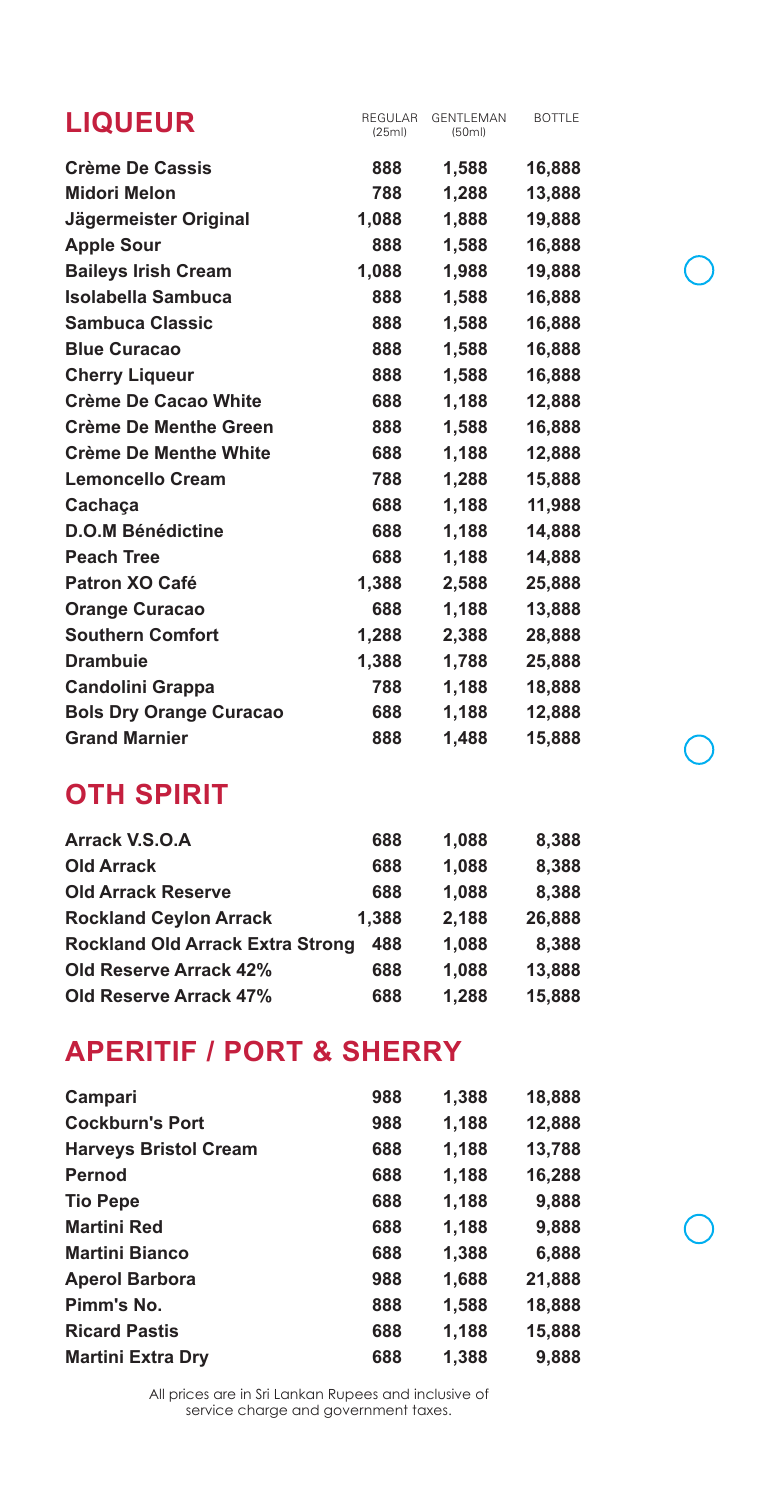| <b>RUM</b>                           | REGULAR<br>(25ml) | <b>GENTI EMAN</b><br>(50ml) | <b>BOTTLE</b> |
|--------------------------------------|-------------------|-----------------------------|---------------|
| <b>Malibu White Rum</b>              | 888               | 1,488                       | 16,888        |
| <b>Captain Morgan Gold</b>           | 888               | 1.488                       | 15,888        |
| Havana Club 7 Yrs                    | 1,188             | 1,988                       | 23,088        |
| Havana Club 3 Yrs                    | 888               | 1,488                       | 16,088        |
| <b>Bacardi White</b>                 | 888               | 1,488                       | 18,888        |
| <b>Rockland Red Rum</b>              | 888               | 1,488                       | 12,888        |
| <b>Matusalem</b>                     | 1.188             | 1,988                       | 16.888        |
| <b>Sailor Jerry Spiced Caribbean</b> | 1,188             | 1,988                       | 26,888        |
| <b>Bacardi Rum Gold</b>              | 888               | 1.488                       | 15,888        |
| <b>Appleton White</b>                | 888               | 1.488                       | 15.888        |
| <b>Rockland White</b>                | 888               | 1.488                       | 8.888         |

## **TEQUILA**

 $\sqrt{2}$ 

 $\subset$ 

| <b>Pepe Lopez Silver</b>  | 1,188 | 1,988 | 25,888 |
|---------------------------|-------|-------|--------|
| <b>Patron Silver</b>      | 1,888 | 2,888 | 38,888 |
| <b>Olmeca Reposado</b>    | 888   | 1,188 | 15,888 |
| <b>Olmeca Blanco</b>      | 888   | 1,588 | 18,888 |
| Olmeca Tezón              | 1,388 | 2,388 | 31,888 |
| <b>Camino Real Blanco</b> | 888   | 1,488 | 17,888 |
| <b>Camino Real Gold</b>   | 888   | 1,388 | 17,888 |
| Sauza Silver Blanco       | 988   | 1,988 | 25,888 |
| <b>Tia Maria</b>          | 988   | 1.988 | 22,888 |

### **VODKA**

| <b>Absolut Mandarin</b>                 | 788   | 1,688 | 18,888 |
|-----------------------------------------|-------|-------|--------|
| <b>Absolut Blue</b>                     | 988   | 1,688 | 18,888 |
| <b>Stolichnaya</b>                      | 988   | 1,688 | 22,888 |
| <b>Belvedere Rye</b>                    | 1,588 | 2,788 | 35,888 |
| <b>Grey Goose Original</b>              | 1,588 | 2,588 | 35,888 |
| <b>Grey Goose Std</b>                   | 1,588 | 2,588 | 35,888 |
| <b>Skyy Vodka</b>                       | 888   | 1,588 | 18,888 |
| <b>Smirnoff Red</b>                     | 888   | 1,588 | 12,888 |
| <b>Absolut Elyx</b>                     | 1,288 | 2,588 | 29,888 |
| <b>Russian Gold</b>                     | 1,188 | 2,588 | 29,888 |
| Ciroc                                   | 1,488 | 2,588 | 35,888 |
| <b>Roberto Cavalli Luxury</b>           | 1,988 | 2,988 | 38,888 |
| <b>Beluga Noble</b>                     | 1,988 | 2,988 | 38,888 |
| <b>Eristoff Premium 100% Pure Grain</b> | 488   | 988   | 13,888 |
| Keruv Vodka                             | 588   | 988   | 13,888 |
| <b>Kettle One</b>                       | 1,088 | 1,688 | 22,888 |
|                                         |       |       |        |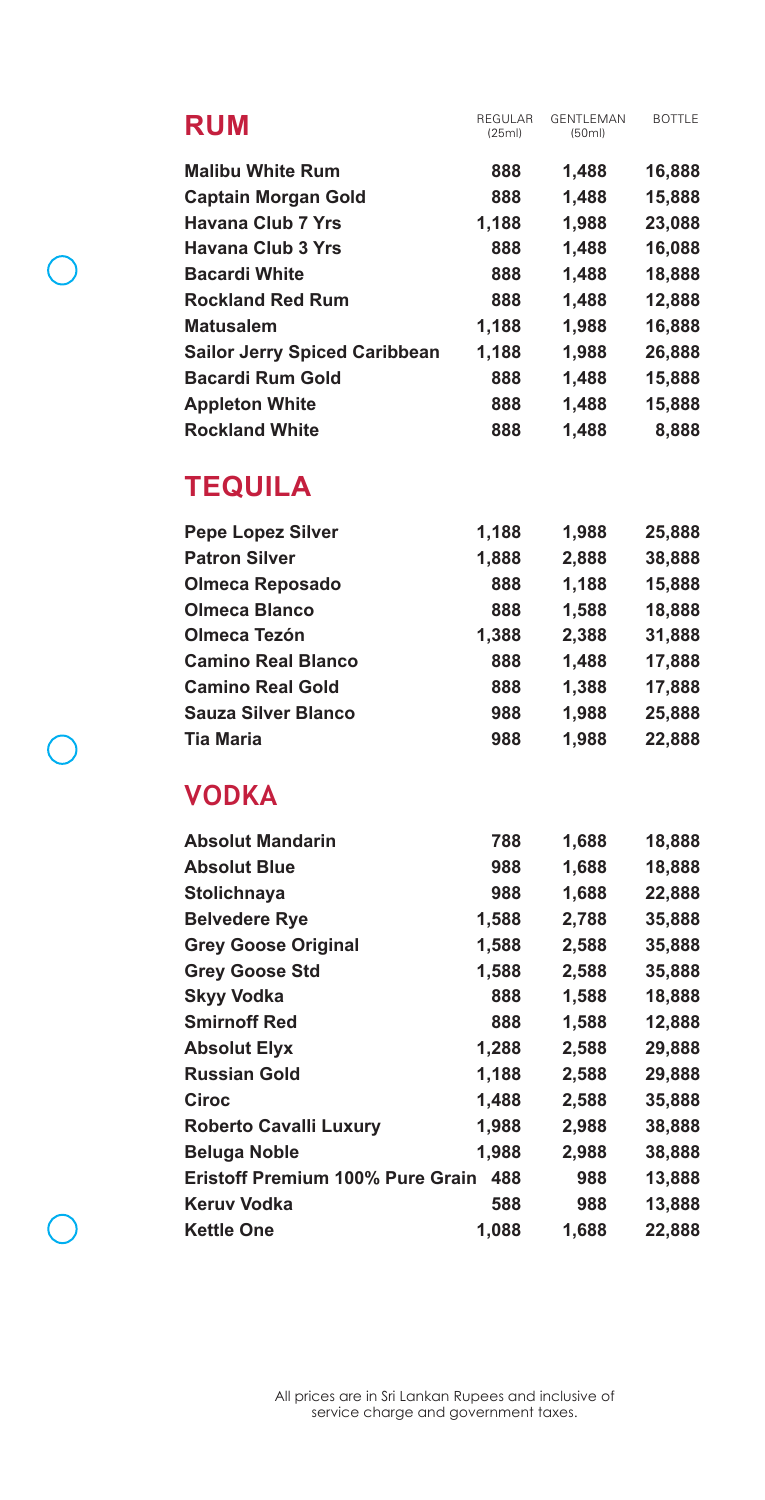| <b>WHISKY</b>                         | REGULAR<br>(25ml) | <b>GENTLEMAN</b><br>(50ml) | <b>BOTTLE</b> |
|---------------------------------------|-------------------|----------------------------|---------------|
| <b>Jim Beam Bourbon</b>               | 1,088             | 1,888                      | 22,888        |
| <b>Singleton 18 Yrs</b>               | 3,188             | 5,388                      | 88,888        |
| <b>Ballantine's 12 Yrs</b>            | 1,288             | 2,388                      | 25,888        |
| <b>Vat 69</b>                         | 988               | 1,488                      | 15,888        |
| <b>Ballantine's Finest</b>            | 988               | 1,688                      | 18,888        |
| <b>Canadian Club</b>                  | 1,288             | 2,388                      | 25,888        |
| <b>Glenlivet 12 Yrs</b>               | 1,588             | 2,588                      | 31,888        |
| J & B Rare                            | 988               | 2,388                      | 20,888        |
| Johnnie Walker Premium Red Label 988  |                   | 1,988                      | 21,588        |
| <b>The Famous Grouse Premium</b>      | 888               | 1,588                      | 18,888        |
| <b>Johnnie Walker Gold Reserve</b>    | 2,288             | 3,588                      | 48,888        |
| <b>Talisker 10 Yrs</b>                | 2,588             | 4,588                      | 52,888        |
| Talisker 18 Yrs                       | 4,688             | 7,888                      | 128,888       |
| Johnnie Walker Premium Double         | 1,988             | 2,888                      | 42,888        |
| <b>Johnnie Walker Prem Platinum</b>   | 2,888             | 4,888                      | 62,888        |
| <b>Jameson Irish</b>                  | 1,088             | 1,688                      | 19,888        |
| <b>Jack Daniel's</b>                  | 1,588             | 2,588                      | 28,888        |
| Johnnie Walker Blue Label             | 6,388             | 12,888                     | 188,888       |
| <b>Dimple Scotch</b>                  | 1,288             | 1,888                      | 24,888        |
| <b>Glenfiddich Pure Malt 12 Yrs</b>   | 1,688             | 2,588                      | 37,888        |
| <b>Glenfiddich 18 Yrs</b>             | 2,688             | 5,288                      | 65,888        |
| <b>Glenlivet 18 Yrs</b>               | 2,588             | 4,888                      | 65,888        |
| <b>Chivas Regal 12 Yrs</b>            | 1,288             | 2,588                      | 28,888        |
| <b>Glenfiddich 15 Yrs</b>             | 2,288             | 3,988                      | 48,888        |
| <b>Glenmorangie 10 Yrs</b>            | 2,588             | 4,588                      | 56,888        |
| <b>Singleton Single Malt 12 Yrs</b>   | 1,988             | 3,288                      | 48,888        |
| <b>Johnnie Walker Black Label</b>     | 1,488             | 2,588                      | 28,888        |
| <b>Balvenie 12 Yrs</b>                | 2,288             | 4,288                      | 48,888        |
| <b>Balvenie 14 Yrs</b>                | 2,688             | 4,888                      | 58,888        |
| <b>Balvenie 17 Yrs</b>                | 4,288             | 9,888                      | 128,888       |
| <b>Glenfiddich 21 Yrs</b>             | 6,688             | 12,888                     | 188,888       |
| <b>Glenlivet 21 Archive Malt</b>      | 4,088             | 7,888                      | 128,888       |
| <b>Chivas Regal Whisky 25 Yrs</b>     | 4,888             | 12,888                     | 188,888       |
| <b>King George V Edition</b>          | 12,888            | 18,888                     | 288,888       |
| <b>Royale Salute</b>                  | 3,888             | 6,388                      | 88,888        |
| <b>The Glenlivet 15 Yrs</b>           | 2,288             | 3,988                      | 39,888        |
| <b>Monkey Shoulder Scotch</b>         | 1,688             | 2,988                      | 31,888        |
| <b>Chivas Regal 18 Yrs</b>            | 2,288             | 3,988                      | 48,888        |
| <b>Glenlivet XXV Single Malt</b>      | 7,288             | 15,888                     | 188,888       |
| Old Pulteney 12 Yrs                   | 1,188             | 2,388                      | 28,888        |
| Old Pulteney 17 Yrs                   | 1,988             | 2,588                      | 46,888        |
| <b>Dewar's Special Reserve 12 Yrs</b> | 1,188             | 1,988                      | 26,888        |
| <b>Dewar's Special Reserve 15 Yrs</b> | 1,588             | 2,588                      | 33,888        |
| <b>Dewar's Special Reserve 18 Yrs</b> | 2,288             | 3,888                      | 48,888        |
| <b>Grant's Family Reserve</b>         | 788               | 1,388                      | 18,888        |

All prices are in Sri Lankan Rupees and inclusive of service charge and government taxes.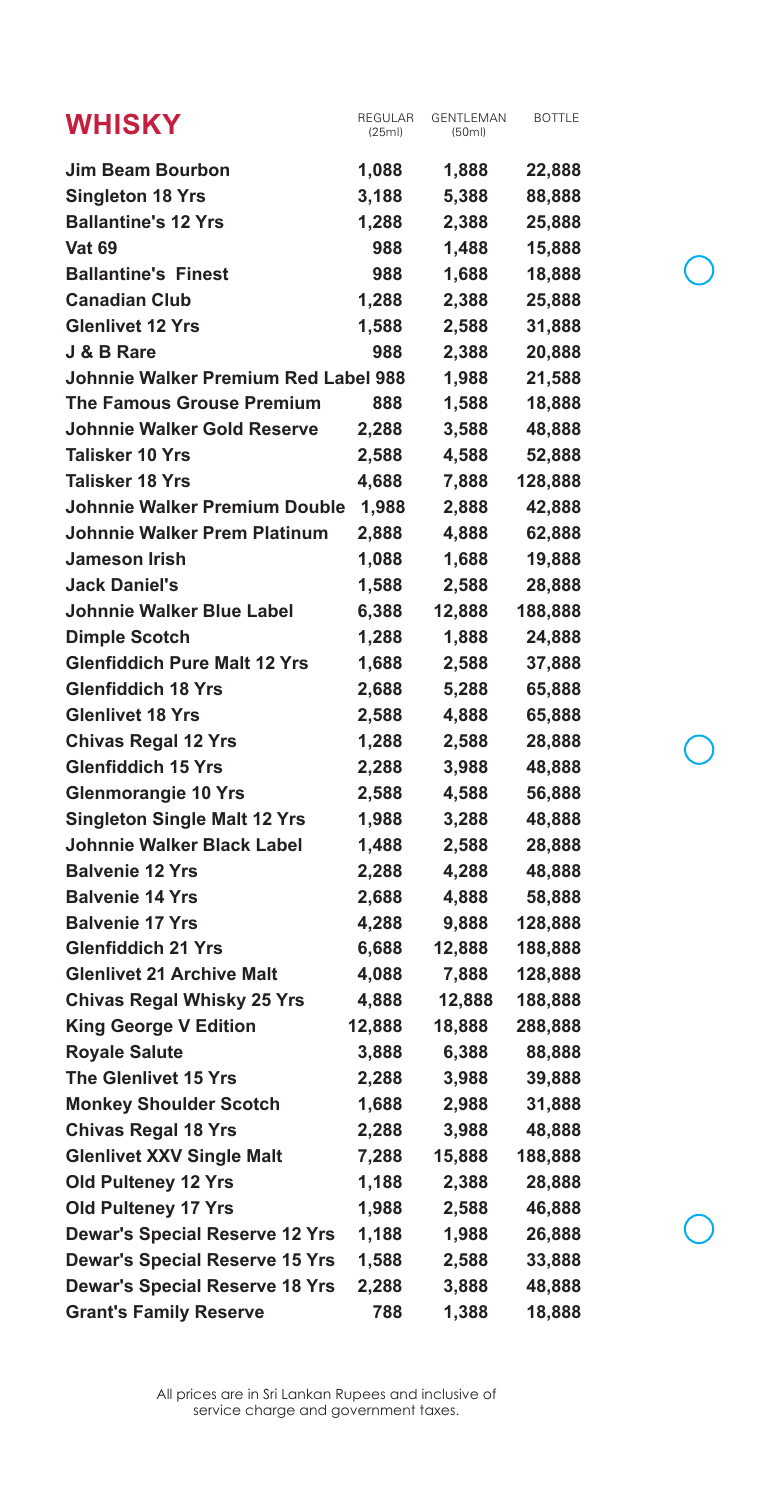# **COCKTAILS**

 $\sqrt{2}$ 

r i

| Cosmopolitan                  | 1,688 |
|-------------------------------|-------|
| <b>Margarita</b>              | 1,788 |
| Caipirinha                    | 1,188 |
| <b>Singapore Sling</b>        | 1,788 |
| Martini (dry/wet/dirty)       | 1,388 |
| <b>Mojito</b>                 | 1,588 |
| Piña Colada                   | 1,788 |
| <b>Daiguiri</b>               | 1,488 |
| <b>Sex On The Beach</b>       | 1,988 |
| Caipiroska                    | 1,288 |
| <b>Long Island Iced Tea</b>   | 2,888 |
| <b>Bull Frog</b>              | 2,288 |
| <b>Black Bull</b>             | 2,088 |
| Kamikaze                      | 1,688 |
| <b>Kir Royale</b>             | 5,988 |
| Mai Tai                       | 1,488 |
| Grasshopper                   | 1,288 |
| <b>Espresso Martini</b>       | 1,788 |
| <b>Bloody Mary</b>            | 1,388 |
| <b>Sour Whisky</b>            | 1,888 |
| <b>White Russian</b>          | 1,588 |
| <b>Negroni</b>                | 1,588 |
| <b>Blood and Sand</b>         | 1,088 |
| <b>Brandy Crusta</b>          | 2,888 |
| <b>Manhattan</b>              | 1,588 |
| <b>Vesper Martini</b>         | 1,588 |
| <b>Mint Julep</b>             | 1,788 |
| <b>Pimm's Cup</b>             | 1,588 |
| <b>Americano</b>              | 1,088 |
| <b>Gin Fizz</b>               | 1,888 |
| Side Car                      | 3,388 |
| <b>South Side</b>             | 1,188 |
| <b>Old Fashioned</b>          | 1,688 |
| <b>Gin Over Me Lychee</b>     | 1,288 |
| <b>Cruise By Spice Island</b> | 1,588 |
| <b>B</b> 52                   | 1,688 |
| Jägerbomb                     | 2,188 |
| <b>Cherry Bomb</b>            | 1,288 |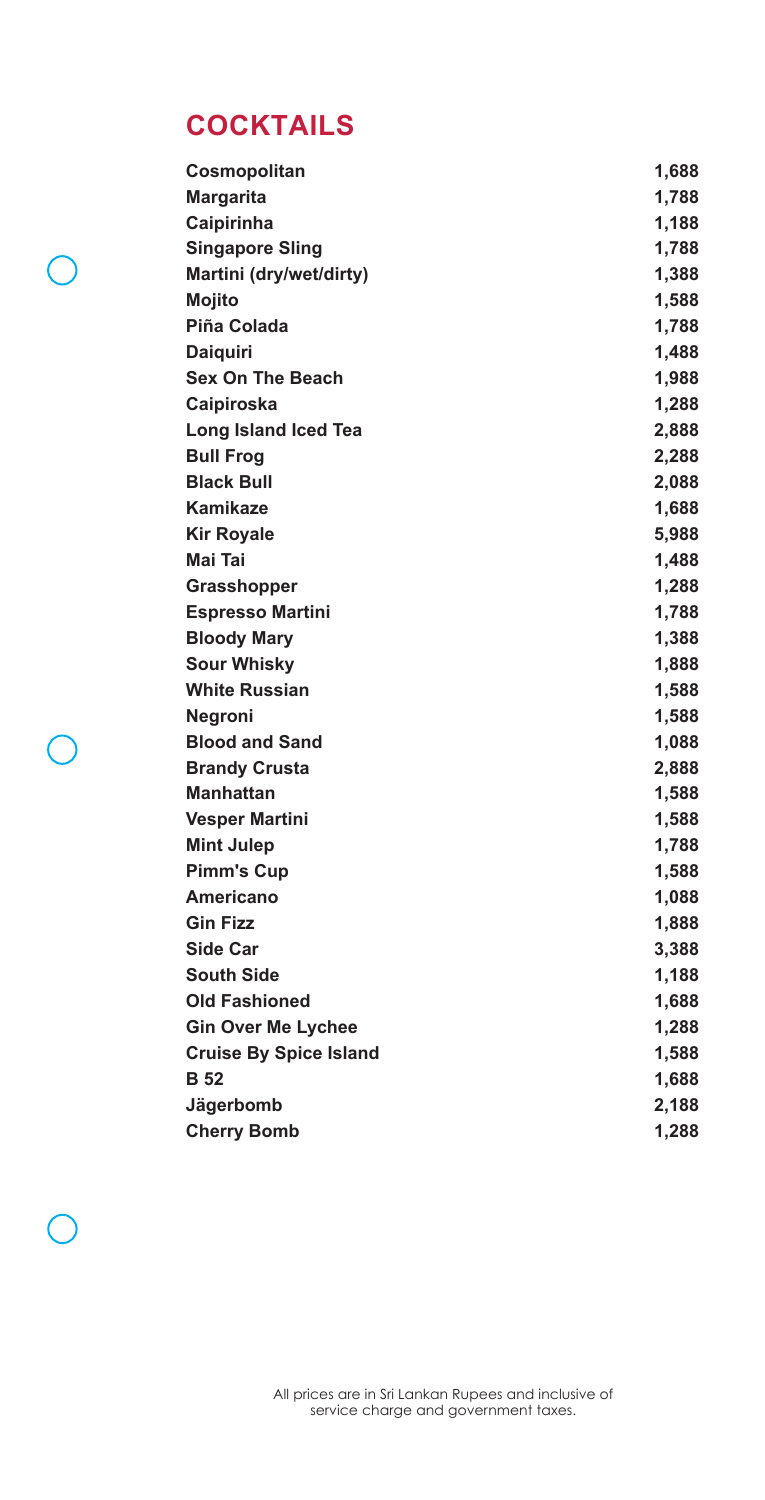### **BEER**

| <b>Lion Lager</b>             | 625ml  | 788   |
|-------------------------------|--------|-------|
| <b>Carlsberg</b>              | 625ml  | 788   |
| <b>Lion Stout</b>             |        | 988   |
| <b>Carlsberg Special Brew</b> |        | 988   |
| <b>Heineken</b>               | 330ml  | 888   |
| <b>Carlsberg Can</b>          | 500ml  | 788   |
| <b>Beer Draught</b>           |        |       |
| Lion Lager                    | 500ml  | 688   |
| <b>Lion Lager</b>             | 1500ml | 1,988 |
| <b>Carlsberg</b>              | 500ml  | 788   |
| <b>Carlsberg</b>              | 1500ml | 2,288 |
|                               |        |       |

### **SOFT DRINK**

| Soft Drink (coke, sprite, ginger beer, soda) |       | 388 |
|----------------------------------------------|-------|-----|
| <b>Light Coke Can</b>                        |       | 588 |
| Coke Zero Can                                |       | 588 |
| <b>Red Bull</b>                              |       | 988 |
| <b>Red Bull Sugar Free</b>                   |       | 988 |
| Olu Water                                    | 330ml | 488 |
| Olu Water                                    | 625ml | 688 |
| <b>Perrier</b>                               |       | 788 |

## **TEA AND COFFEE**

| <b>Hot Chocolate</b>       | 788 |
|----------------------------|-----|
| Mocha (Caramel / Hazelnut) | 788 |
| <b>Espresso</b>            | 488 |
| Americano                  | 588 |
| <b>Caramel Macchiato</b>   | 788 |
| Cappuccino                 | 788 |
| <b>Black Tea</b>           | 488 |
| Yaara Tea                  | 488 |
| Jasmine Green Tea          | 488 |
| <b>Iced Coffee</b>         | 688 |
| Falooda                    | 688 |
| <b>Salted Caramel</b>      | 688 |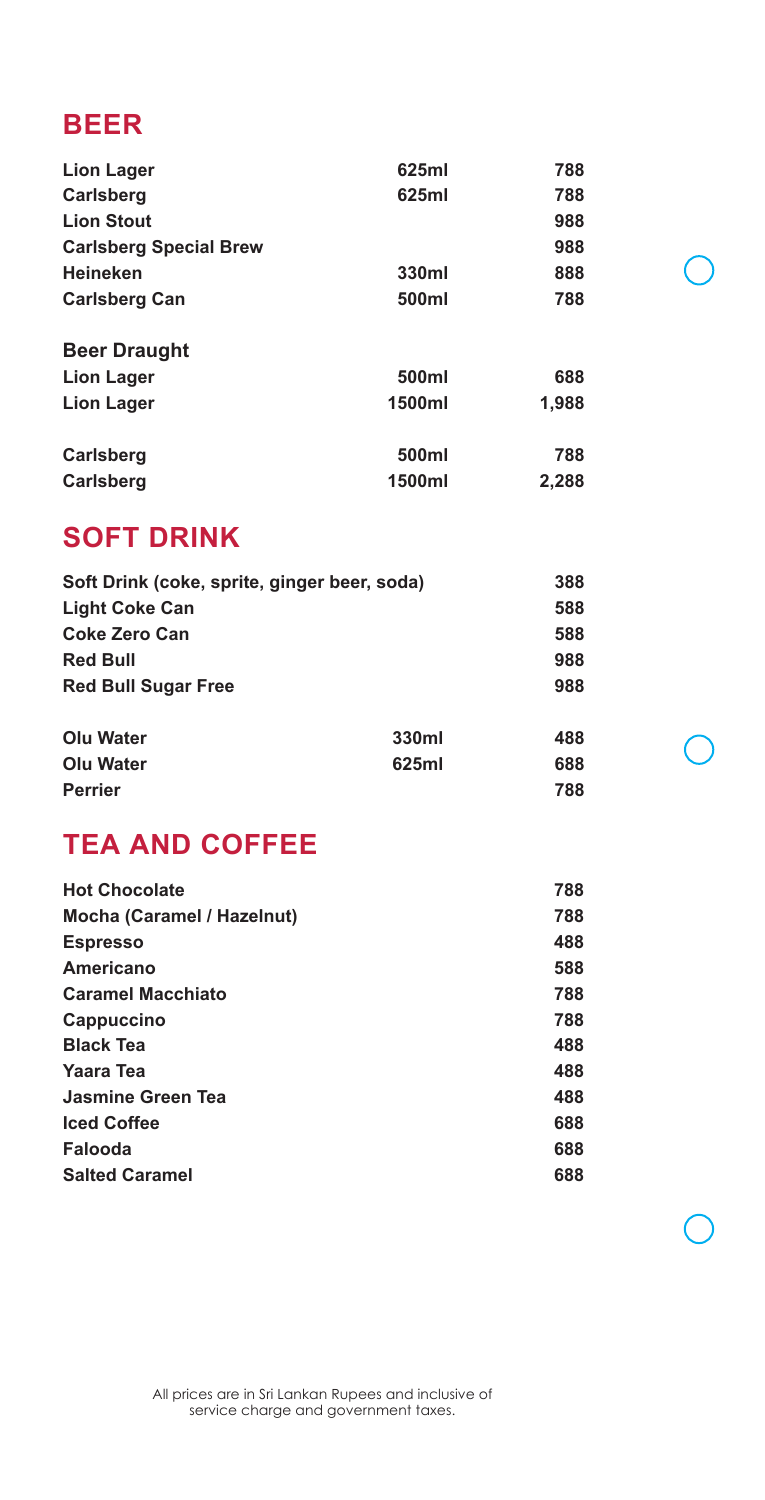## **RED**

| Bin<br>No. |                                                   | Glass | <b>Bottle</b> |
|------------|---------------------------------------------------|-------|---------------|
| 704        | <b>Italy Castellare Chianti</b>                   |       | 12,888        |
| 702        | Italy Remole Toscana Frescobaldi                  |       | 12,888        |
| 600        | <b>Italy Sacchetto Pinot Nero</b>                 | 2,588 | 9,888         |
|            |                                                   |       |               |
| 500        | <b>France Baron De Rothschild</b>                 |       | 14,888        |
|            | <b>Reserve Speciale Medoc</b>                     |       |               |
| 501        | <b>France Gerard Bertrand</b>                     |       | 11,888        |
|            | <b>Syrah Reserve Speciale</b>                     |       |               |
| 560        | <b>USA Gallo Family Vineyards</b>                 | 2,288 | 8,888         |
|            | <b>Cabernet Sauvignon</b>                         |       |               |
| 517        | <b>USA Gallo Family Vineyards Merlot</b>          | 2,288 | 8,888         |
|            |                                                   |       |               |
| 651        | Spain Navarro Lopez Viejo                         |       | 6,688         |
|            | <b>Marchante Garnacha</b>                         |       |               |
|            |                                                   |       |               |
| 515        | <b>South Africa Cape Dreams</b>                   |       | 6,688         |
|            | <b>Carbernet Sauvignon</b>                        |       |               |
|            |                                                   |       |               |
|            | 722 Australia Jacob's Creek Shiraz Cabernet 2,288 |       | 8,888         |
|            | 512 Australia Angove Long Row                     | 2,488 | 9,388         |
|            | <b>Cabernet Sauvignon</b>                         |       |               |
|            | 557 Australia Long Row Merlot                     | 2,488 | 9,388         |
|            | 723 Australia Long Row Shiraz                     | 2,488 | 9,388         |
| 506        | <b>Chile Valdivieso Reserva</b>                   |       | 8,888         |
|            | <b>Cabernet Sauvignon</b>                         |       |               |
|            |                                                   |       |               |
| 520        | <b>Chile Terra Andina Carbernet Sauvignon</b>     |       | 6,988         |
| 554        | Chile Valdivieso Reserva Merlot                   |       | 7,888         |
|            |                                                   |       |               |
| 606        | <b>New Zealand Mud House Pinot Noir</b>           | 2,288 | 7,888         |